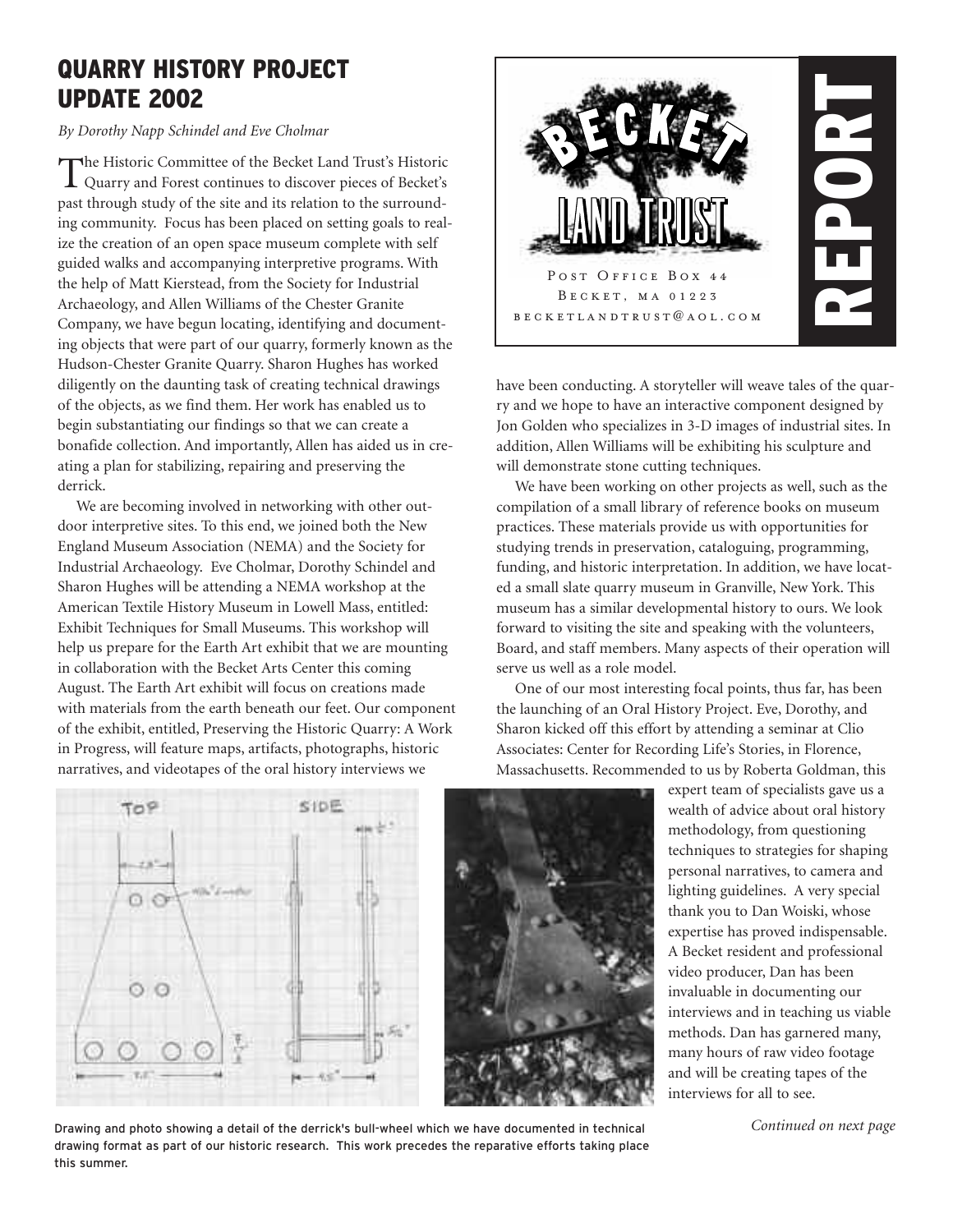#### *Continued from front page*

To date, we have interviewed the following people:

- Esther Moulthrop and Iva Barstow, daughters of James Burwell Turner. He and his brother George were intimately involved in the quarry. The girls, especially Iva, spent days there during their school vacations and have vivid memories of those times as well as of life in Becket in the 20's and 30's.
- Leslie and Paul Mitchell and their sister, Melvina Frisbie, children of William Mitchell. They also gave us valuable information. Both Leslie and Paul worked in Becket quarries and have expertise in this field.
- Bob Bowen. He had three uncles who worked at the Hudson-Chester Granite Quarry and had many interesting tales to tell of Becket.

We do hope to interview others who either worked or had close relatives or friends who worked at the quarry or in Chester.

If you have information about the quarry or know someone who does, or if you would like to join us in our endeavors, please call Dorothy at (212) 260-0111 or (413) 623-5692 (weekends), e-mail: dramamuse@nyc.rr.com OR Eve at (212) 260-3281 or (413) 623-6040 (May through September), e-mail: sidandeve@hotmail.com.







Left, the informational kiosk, and above, the sign at the Quarry. Top right, a map of the Quarry property showing this year's trail work progress.

Facing page: The new ski trail bridge across Cushman Brook. The Smiths' dog Willie graciously agreed to pose so we could comprehend the scale of the bridge.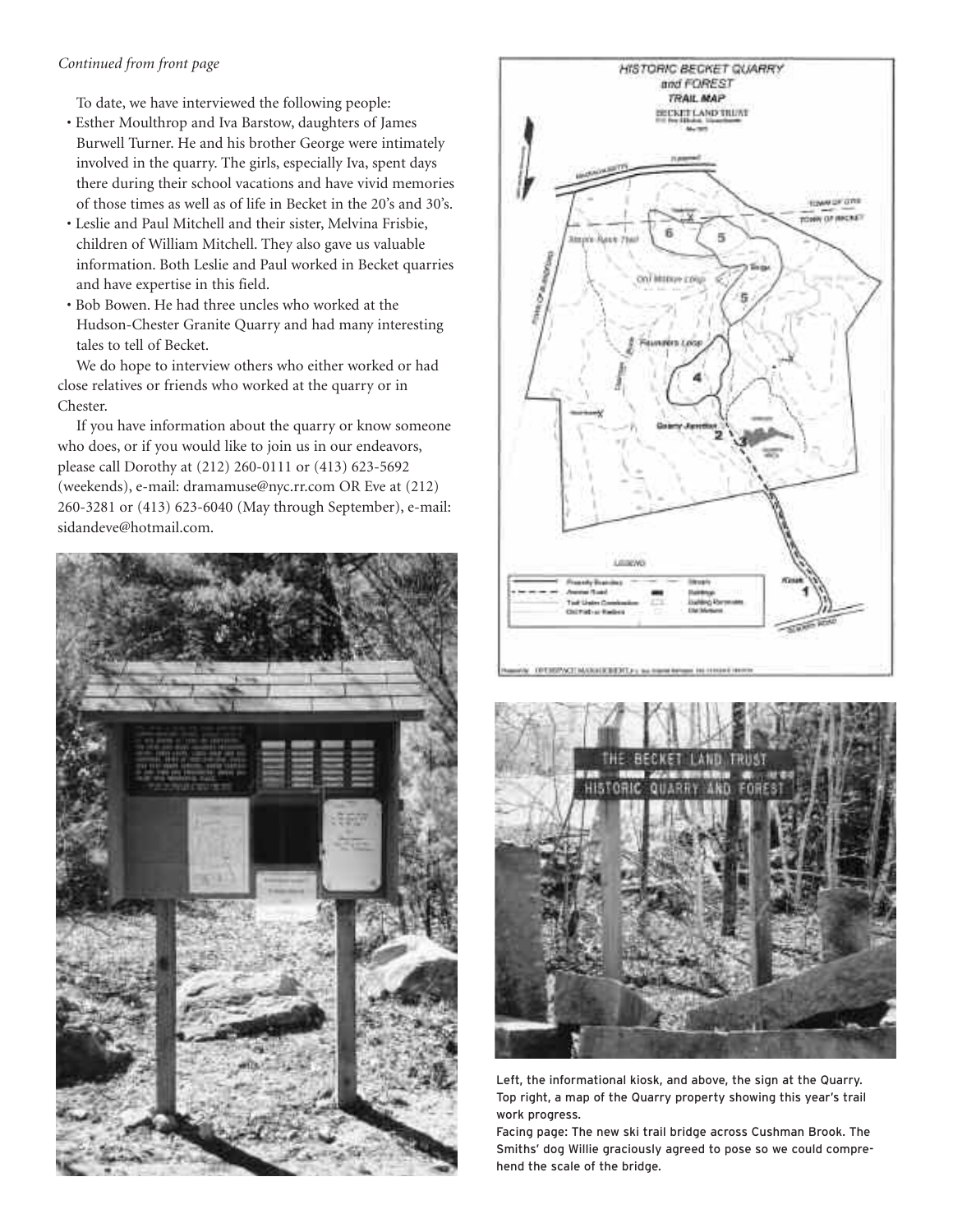### **STATE OF THE TRUST**

As we enter our second decade, the Becket Land Trust is excited by all that we have accomplished. Last year, we completed several more hiking trails at the Historic Quarry and Forest property. We had a group from Americorps work on the trail that our members cleared the year before and then later in the season the volunteers built our first bridge on a ski trail across Cushman Brook. We now have a more accessible parking area, a welcoming kiosk built by our own Stephen Schindel, and several miles of hiking and ski trails open to the public. There are maps and the trails are marked so that even those who are unfamiliar with the property can find their way around. We have named the completed trails and installed signage and maps at key intersections so even the uninitiated should have no trouble finding their way. Apologies to those of you who had trouble previously. Please take advantage of this unique outdoor recreational opportunity that was made possible through volunteer efforts on the part of our community.

We are continuing the planning and development of an open space museum focused on the Historic Quarry that has a number of unique archeological features. This year we will be concentrating on the Artifact Documentation Project. This entails recording the location and description of each item at the quarry and providing an overview on what we have on contour maps and GPS locations. Please join us if you are interested in doing some real field archeology work. This is the first step on our way to creating an informative and educational facility for all to enjoy. Look forward to the day when you can hike up to the old quarry and take a self-led tour and learn about that fascinating industry that was so important to the growth and vitality of our town a century ago.

We have begun our oral history research using videotaped interviews with members of the community who had a direct connection to the quarry when it was still active. Please contact us if you or anyone you know of can give us information about the quarry or has pictures we could copy or artifacts we could document for our records.

# **FOUNDERS' LOOP DEDICATION**

The first trail that we completed will be given its official name in honor of all the people who contributed towards the acquisition of the Quarry Property. On June 22, which is one of our workdays, we had a celebration at the trail with an unveiling of the plaque listing the names of all donors.

### **WORKDAY ACTIVITY FOR 2002**

We have scheduled four workdays this year. They are June 22, July 21, August 25 and September 22. We meet at the Quarry parking area at 10 AM. We send out reminders to members on the email list and announce the day's activities so you can decide to come based on your inclinations. This year we will be continuing with trail clearing, mostly small stump removal, working on the Artifact Documentation Project and working on stabilizing the still-standing Derrick, so there should be a bit of something for everyone.

## **OTHER LAND CONSERVATION IN BECKET**

Beyond the quarry property, the Land Trust is active in identifying and protecting other sensitive area of town. We have been named as the beneficiaries in someone's will for a large parcel which includes a barn and old farm house. Keeping this piece of land in its undeveloped state will increase surrounding property values and contribute to the quality of life for those living nearby. Please contact us if you would like to learn about the estate and income tax advantages of placing your property into a conservation restriction.

### **MEMBERSHIP**

Our membership continues to grow. We have logged several hundred hours of volunteer effort and accomplished a great deal. We have received several foundation grants which have covered much of the expense of work done at the Quarry; we

hope to cover our operating expenses by membership donations. If you would like to find out more about the Becket Land Trust or would like to join, please contact us a PO Box 44, Becket or BecketLandTrust@AOL.com. And thank you for your continued support.

#### **ANNUAL MEETING**

This year's annual meeting will be held on Saturday 19 October. I hope you can attend and help us continue with all of the work we have accomplished to date. Thank you for your support and encouragement.

*Kenneth Smith* President, The Becket Land Trust